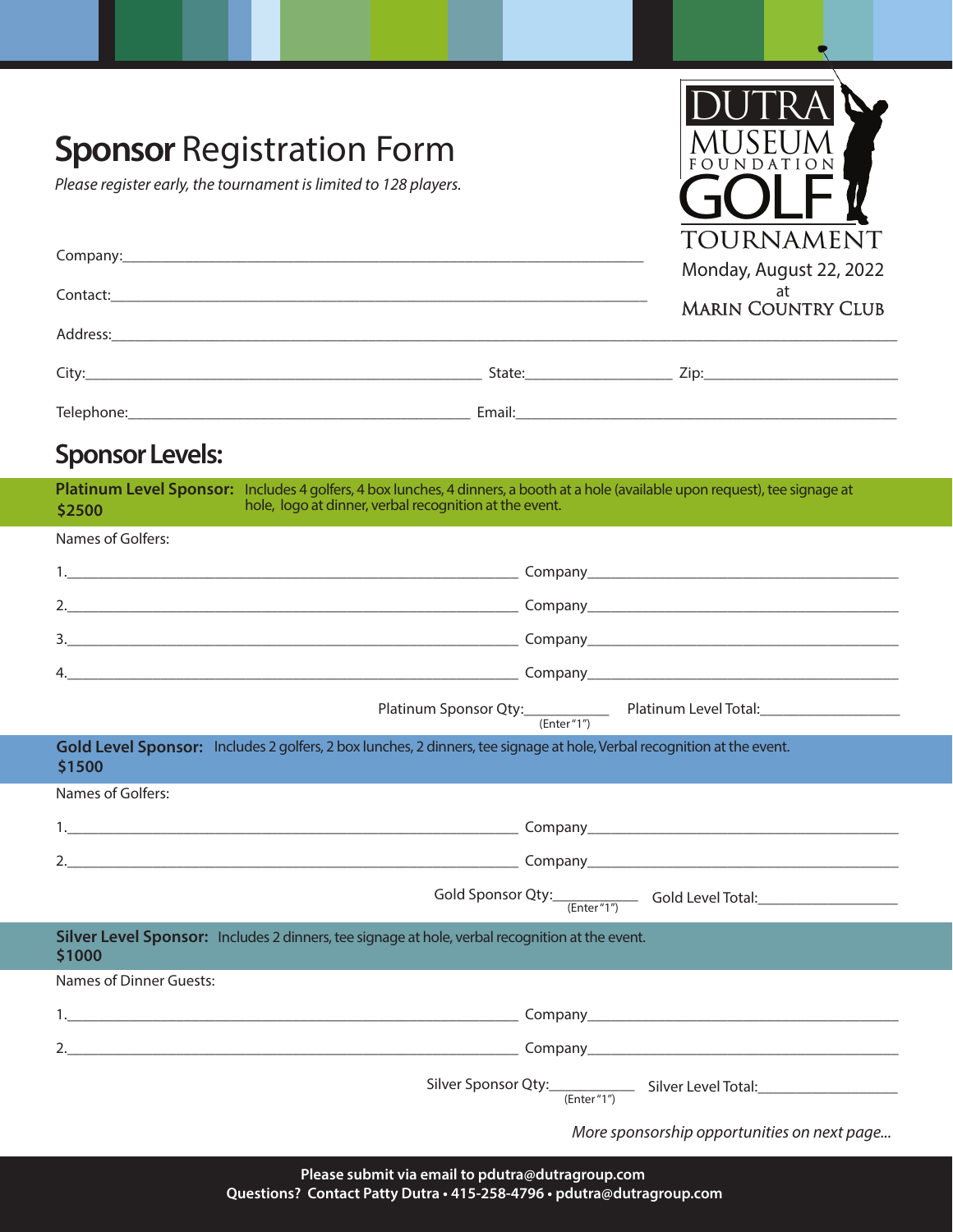## **Sponsor** Registration Form.....*Continued*

*Please register early, the tournament is limited to 128 players.* 

| Breakfast Sponsor \$1800: Company logo displayed at bagels & coffee table during registration. Sponsorship enthusiastically<br>announced. |                                                                                                                              |
|-------------------------------------------------------------------------------------------------------------------------------------------|------------------------------------------------------------------------------------------------------------------------------|
| <b>Contact Person:</b>                                                                                                                    |                                                                                                                              |
|                                                                                                                                           |                                                                                                                              |
|                                                                                                                                           | Breakfast Sponsor Qty: <b>Figure 19.1</b> Breakfast Sponsor Total: <u>Charles Alexander Charles Breakfast Sponsor Total:</u> |
| Lunch Sponsor \$2500: Includes 2 golfers, company logo displayed on each lunch bag.                                                       |                                                                                                                              |
| Names of Golfers:                                                                                                                         |                                                                                                                              |
|                                                                                                                                           |                                                                                                                              |
|                                                                                                                                           |                                                                                                                              |
|                                                                                                                                           | Lunch Sponsor Qty: [[[[[[[[[[[[[[]]]]] Lunch Sponsor Total: [[[[[[[[[[[]]]]]                                                 |
| Dinner Sponsor \$4500: Includes 4 golfers, Company logo displayed on buffet table and each dining table.                                  |                                                                                                                              |
| Names of Golfers:                                                                                                                         |                                                                                                                              |
|                                                                                                                                           |                                                                                                                              |
|                                                                                                                                           |                                                                                                                              |
|                                                                                                                                           |                                                                                                                              |
|                                                                                                                                           |                                                                                                                              |
|                                                                                                                                           | Dinner Sponsor Qty:_____________ Dinner Sponsor Total:__________________________<br>(Enter''1'')                             |
| 1st Drink Sponsor \$1800: Company logo displayed at beverage station in dining room. Sponsorship enthusiastically announced.              |                                                                                                                              |

## THIS SPONSORSHIP IS NO LONGER AVAILABLE

**Golf Ball Sponsor \$1500:** Your company logo on golf balls.

## THIS SPONSORSHIP IS NO LONGER AVAILABLE

|                             | Closest to the Line Sponsor \$550: Your company logo displayed on hole. |                                                                                                                                                                                                                                |  |
|-----------------------------|-------------------------------------------------------------------------|--------------------------------------------------------------------------------------------------------------------------------------------------------------------------------------------------------------------------------|--|
| Contact Person:             |                                                                         |                                                                                                                                                                                                                                |  |
| Full name: ________________ |                                                                         | Phone: the contract of the contract of the contract of the contract of the contract of the contract of the contract of the contract of the contract of the contract of the contract of the contract of the contract of the con |  |
|                             | Closest to the Line Sponsor Qty:<br>(Enter''1'')                        | Closet to the Line Sponsor Total:                                                                                                                                                                                              |  |

*More sponsorship opportunities on next page...*